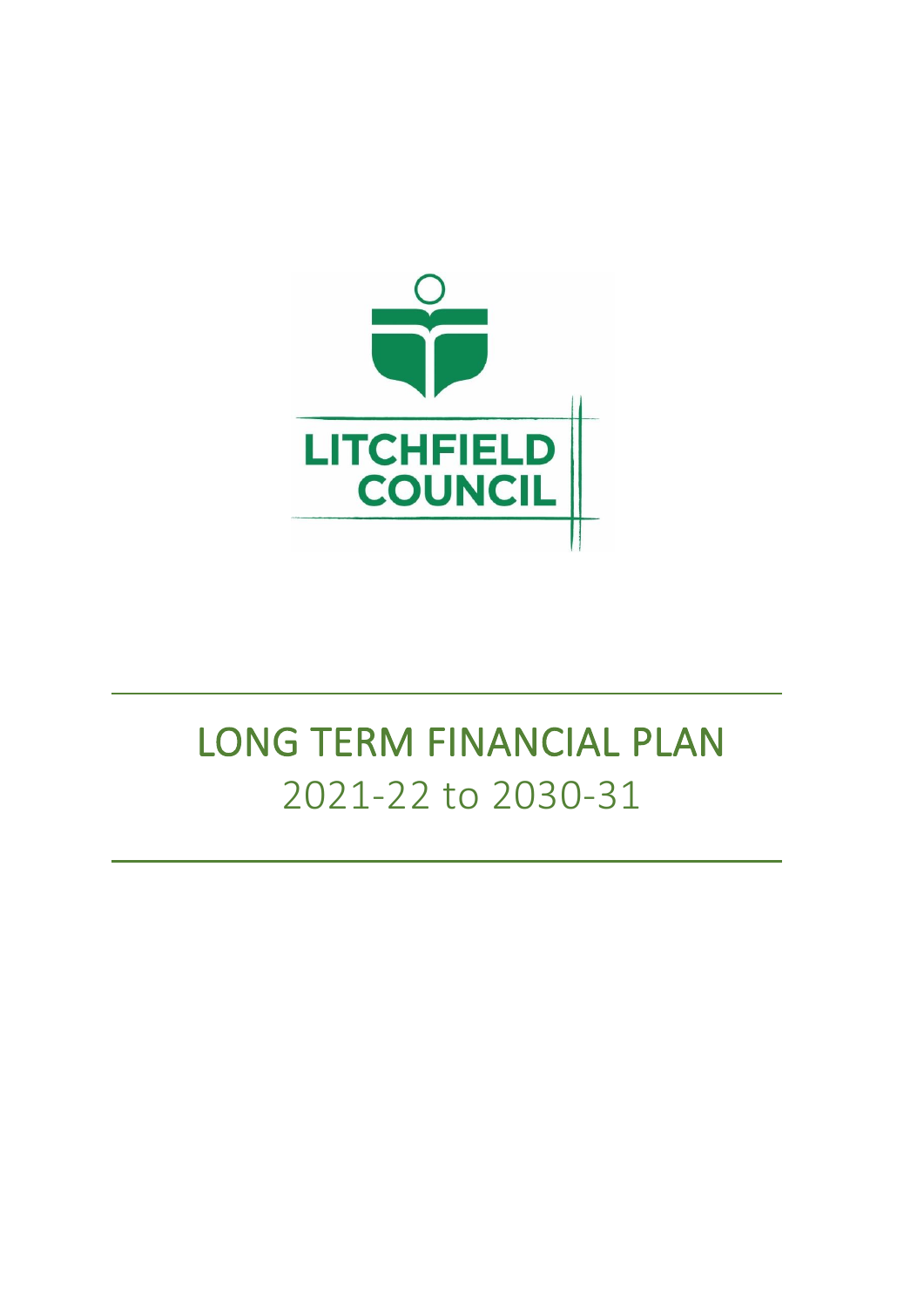## Contents

| Allocate unrestricted reserves and grant funding to capital renewal projects until operational |
|------------------------------------------------------------------------------------------------|
|                                                                                                |
|                                                                                                |
|                                                                                                |
|                                                                                                |
|                                                                                                |
|                                                                                                |
|                                                                                                |
|                                                                                                |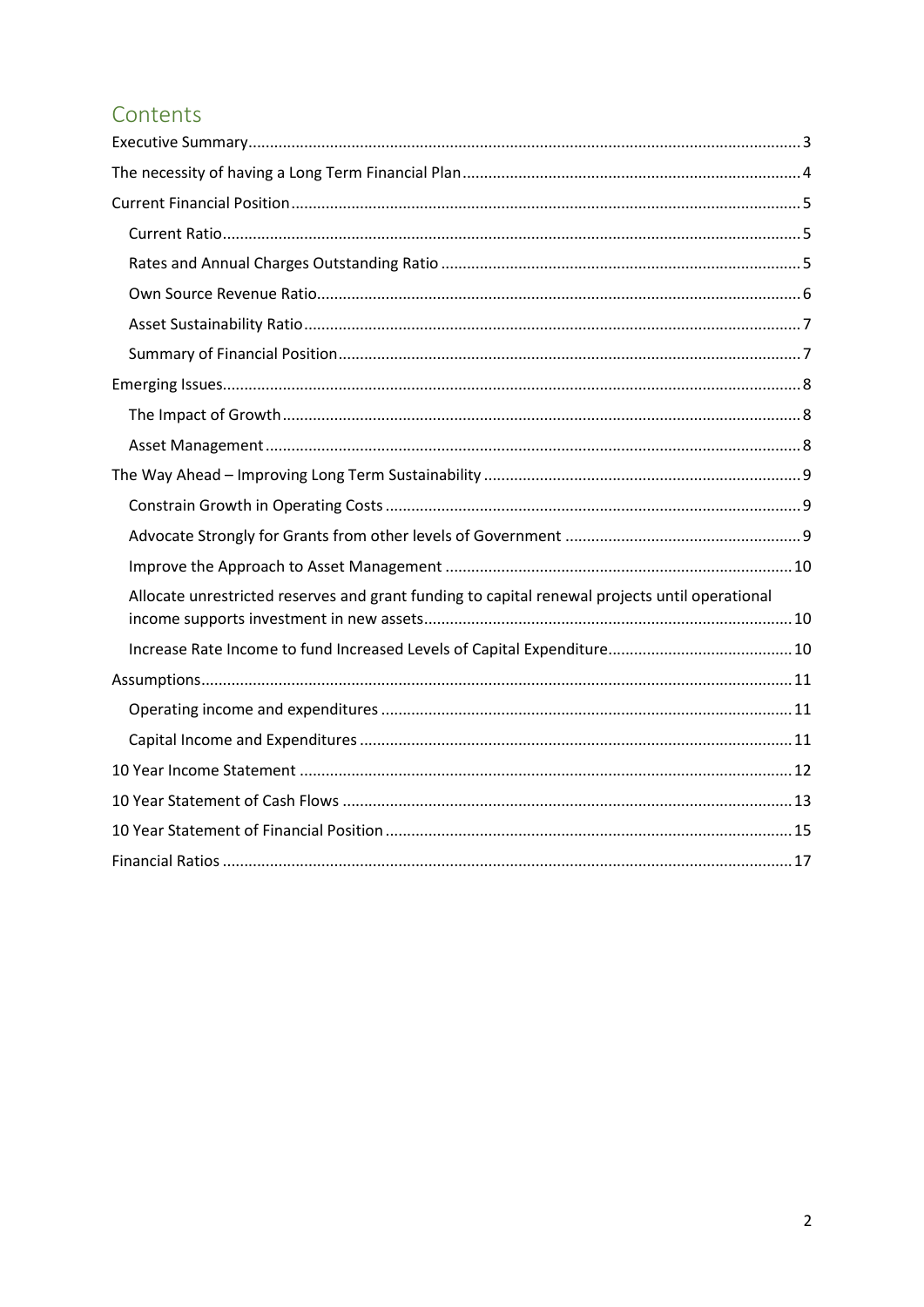# <span id="page-2-0"></span>Executive Summary

This Long-Term Financial Plan is designed to ensure the financial sustainability of Litchfield Council over the next 10 Years by supporting sound financial decision making.

Sustainability in the context of Litchfield means the community has well maintained facilities and infrastructure and receives good quality services at an affordable level of property rates both now and into the future.

Council currently has strong cash reserves and no debt which provides a good foundation in the short term. In the long term however, Council faces several challenges including:

- operating deficits due to depreciation;
- dependency of external funding due to insufficient own-source revenue; and
- inadequate funding for capital expenditure to maintain the existing asset base.

These challenges are not easily resolved and can only be addressed through a long term, disciplined approach to the allocation of financial resources.

The Long Term Financial Plan is based on the following strategies:

- Constrain growth in operating costs;
- Advocate strongly for grants from other levels of Government;
- Improve the approach to Asset Management;
- Allocate unrestricted reserves and grant funding to capital renewal projects until operational income supports investment in new assets; and
- Increase rate income to fund sustainable capital spend.

The combination of these strategies will improve the sustainability of Litchfield gradually over time with the key objective of increasing the level of capital expenditure, which is currently inadequate.

A ten year Operating Statement, Cash Flow Statement and Balance Sheet has been prepared based on a series of assumptions about the movement of each income and expenditure type. This ten-year view provides the context for the annual Municipal Plan and budget process and reports against the financial Key Performance Indicators of the Strategic Plan.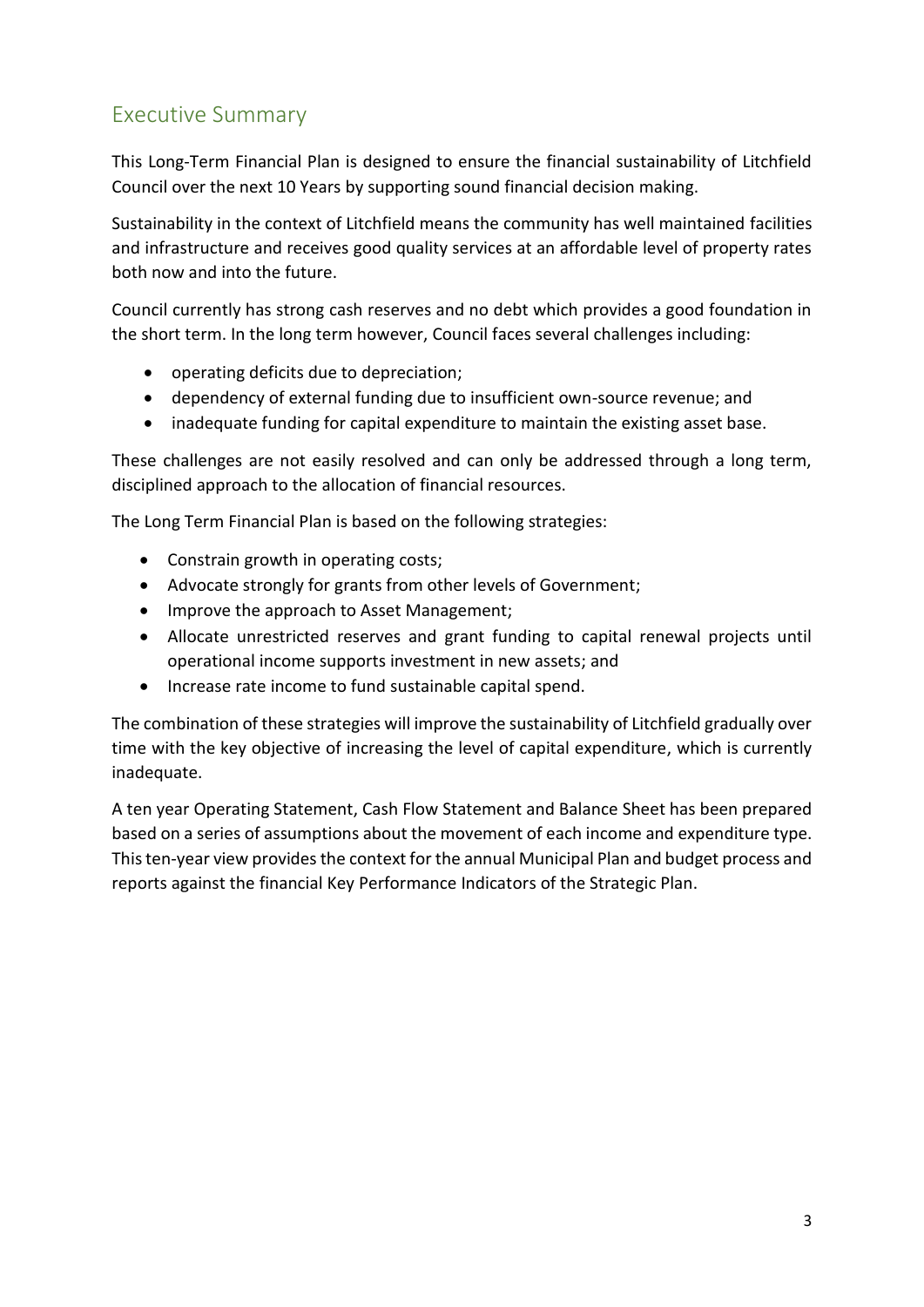# <span id="page-3-0"></span>The necessity of having a Long-Term Financial Plan

The Local Government Act requires Council to prepare and maintain a Long-Term Financial Plan (LTFP). Litchfield Council has therefore developed a ten-year plan to ensure that the decisions made today are truly sustainable in the long term.

A long-term financial plan provides a framework to consider:

- The level of funding required to deliver services for the community.
- The funding of new or upgraded assets.
- What income sources are available and how can these be maximised?
- What property rating strategy should be adopted?

The goal of the LTFP is to ensure financial sustainability which can be defined as:

'…a government's ability to manage its finances so it can meet its spending commitments, both now and in the future. It ensures future generations of taxpayers do not face an unmanageable bill for government services provided to the current generation.' (Commonwealth Government, Intergenerational Report, May 2002)

Sustainability in the context of Litchfield means the community has well maintained facilities and infrastructure and receives good quality services at an affordable level of property rates both now and into the future.

The directions of the LTFP are informed by Council's Strategic Plan and Asset Management Plans. The LTFP also provides the context and financial limits that need to be considered in the development of long-term plans and the management of expectations about what can be achieved.

The LTFP is developed using a series of assumptions about future growth in income and expenses. These assumptions have been based on the best available information and will be reviewed on an annual basis in conjunction with the development of the Municipal Plan. The strategies contained in the LTFP will help set the parameters for the development of the annual budget.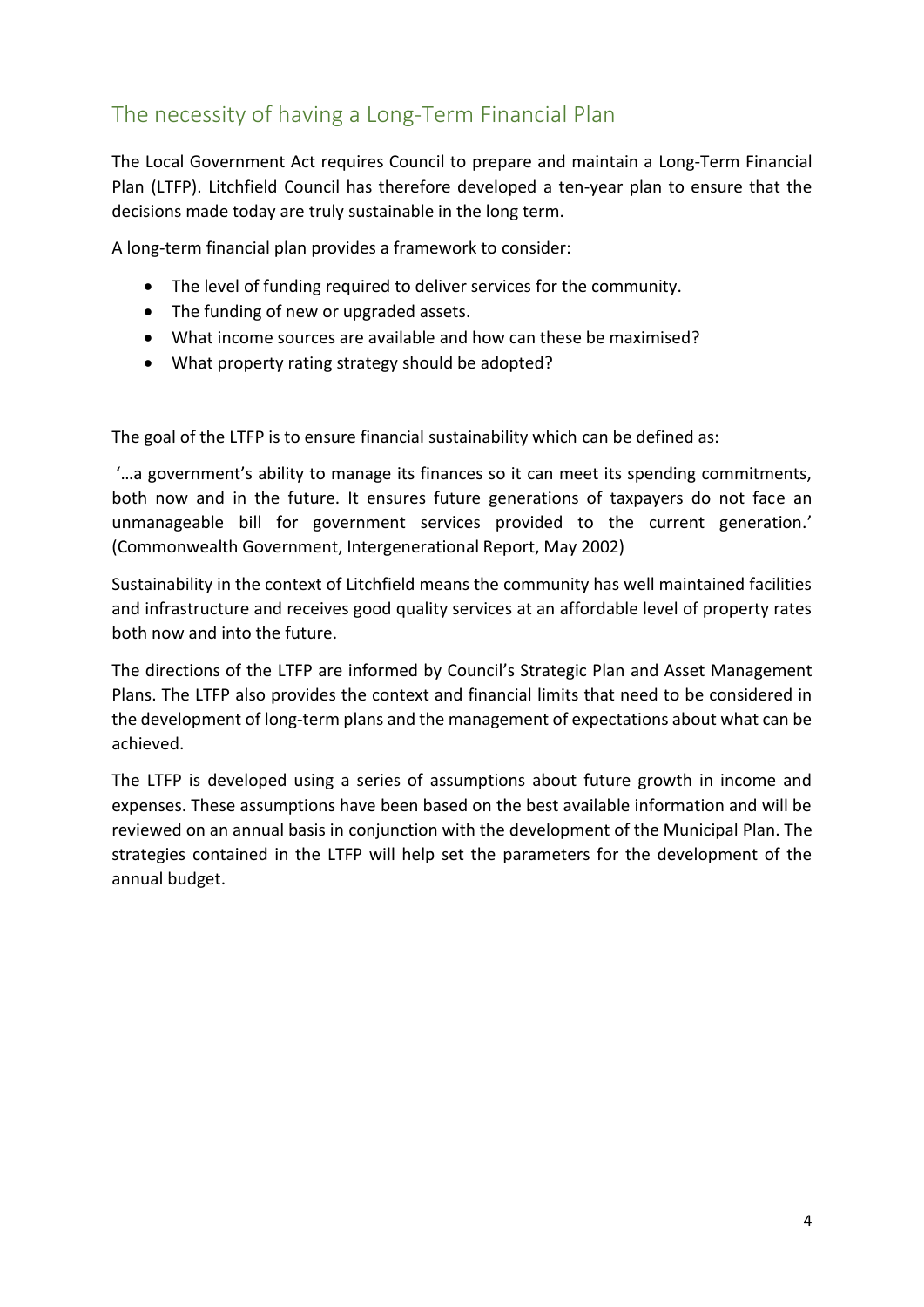## <span id="page-4-0"></span>Current Financial Position

The following section of the Plan provides analysis of Council's current financial situation based on a set of criteria that are generally accepted measures of sustainability.

#### <span id="page-4-1"></span>Current Ratio

The current ratio compares current assets to current liabilities and is an indicator of Council's capacity to meet its short-term financial obligations. The ratio should be greater than 1 to provide assurance that Council has sufficient funds to meet short term debts.

Council has strong cash reserves and minimal short-term liabilities, which provides Council with a strong ratio, well above local government benchmark as shown below.



#### <span id="page-4-2"></span>Rates and Annual Charges Outstanding Ratio

A Local Government indicator for the success of Council's collection of debt is the Rates and Annual Charges Outstanding ratio. This measure gives the percentage of Rates and Charges outstanding over Rates and Charges Income of the relevant year. Historically Council has had difficulty with debt collection.

Council continues to work through these legacy issues and recognises that it is not realistic to achieve the local government benchmark of 5% within the current Strategic Plan timeframe. However, initiatives to reduce outstanding rates debts are underway and Council expect to see a drop from 2019/20s 24% and has set the KPI at 18%.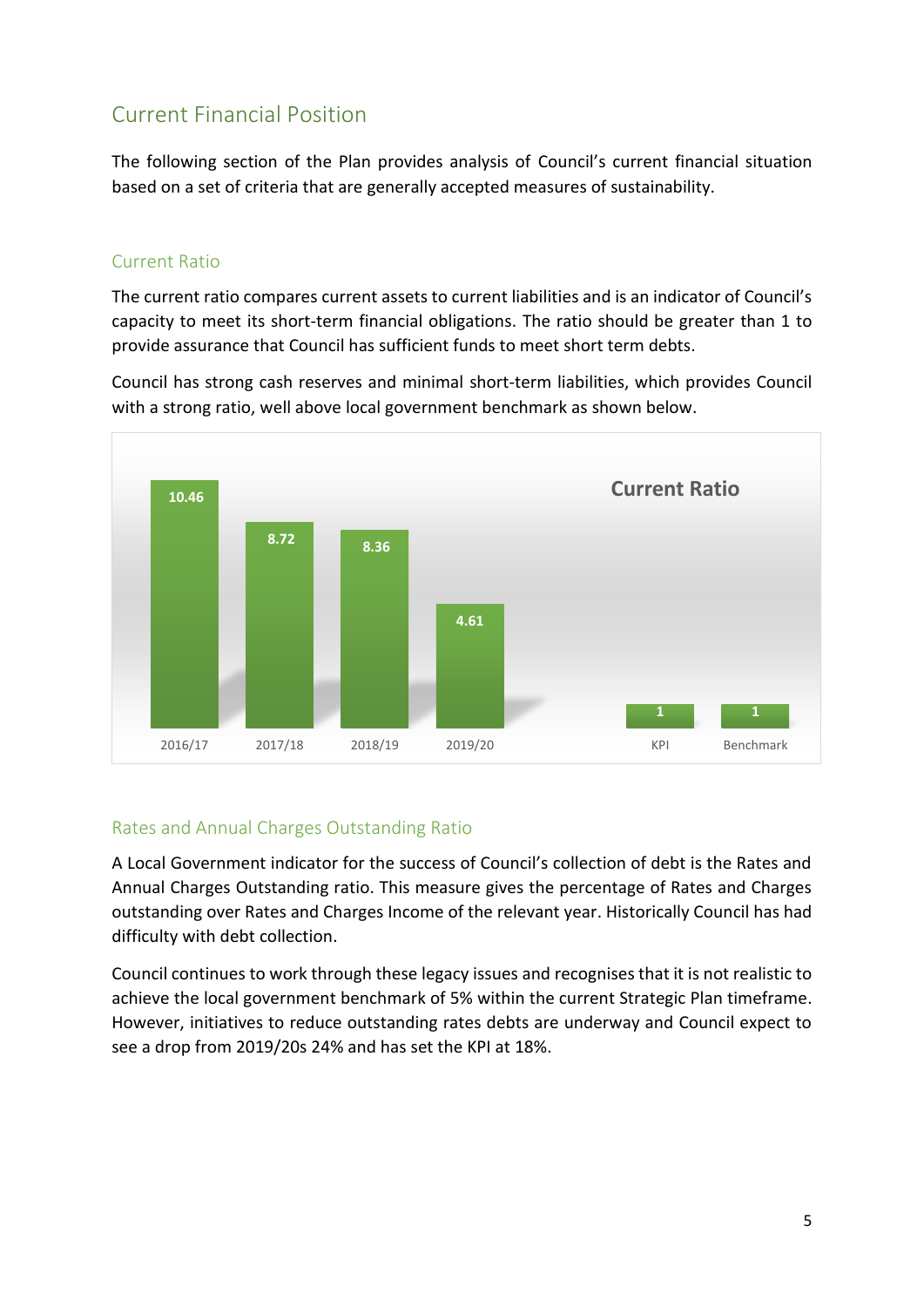

Whilst Council's debt is above the local government benchmark this indicator does not raise concerns regarding financial sustainability as Council continue to maintain a strong cash position highlighted in the current ratio. This ratio does clearly identify though, that Council needs to remain focussed on debt collection over the coming years.

#### <span id="page-5-0"></span>Own Source Revenue Ratio

The Own Source Revenue Ratio indicates Council's ability to fund operational expenditures through funding sourced by its own revenue-raising efforts, being rates and charges and other revenue, but excluding grants and subsidies received. The higher the percentage, the more self-reliant Council is and the lower the risk is of external impacts on Council's financial sustainability. A ratio of greater than 40% is considered a basic local government standard and low risk. Council set its KPI at the intermediate local government benchmark of 60% to reduce the risk of essential services being reliant on external funding.

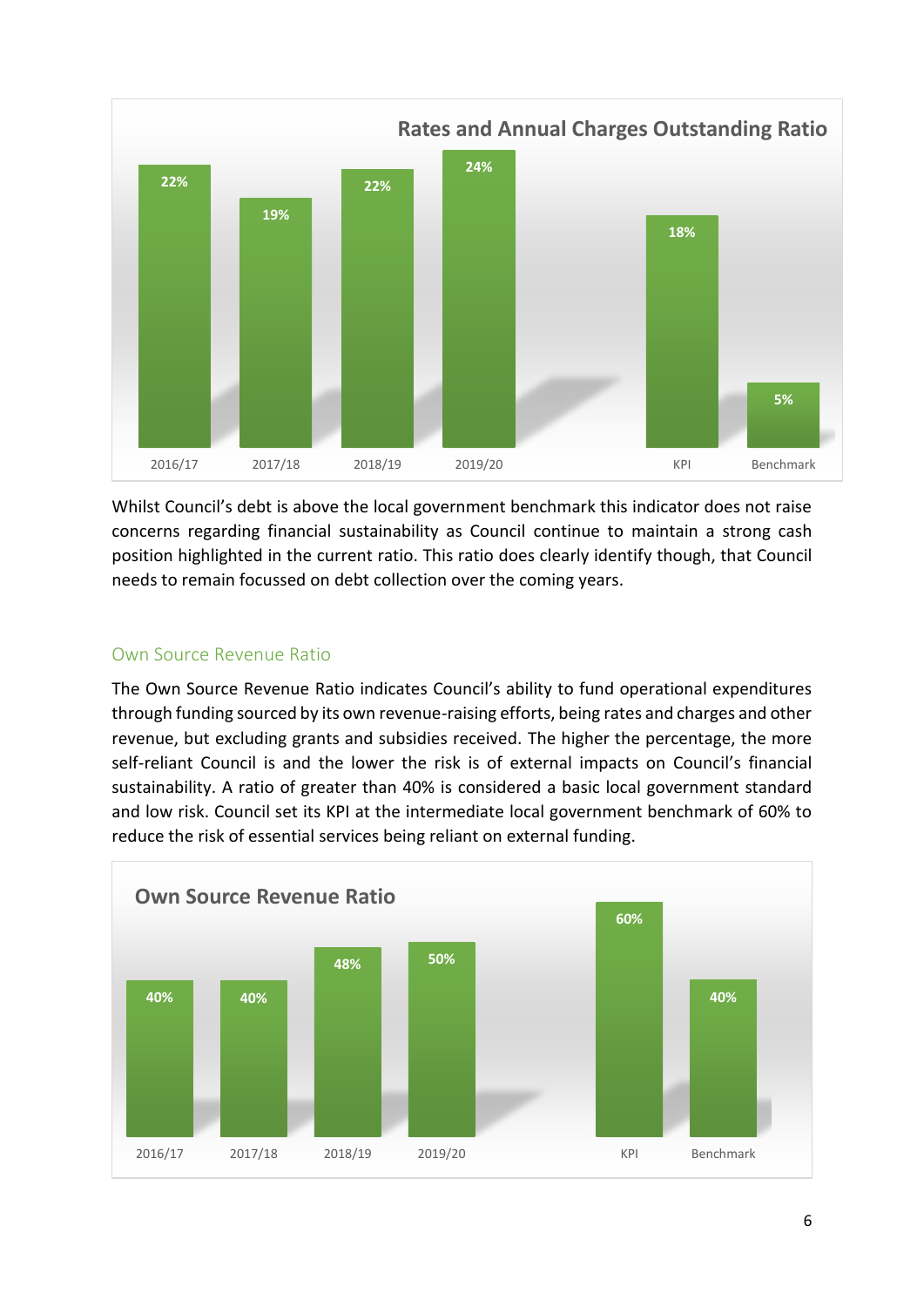The ratio is sitting at 50% as per the 2019/20 annual report which indicates that Council is quite dependent on external sources of revenue, mainly government grants. This does present some risks to Council if the territory or federal Governments reduce or freeze grants.

#### <span id="page-6-0"></span>Asset Sustainability Ratio

This ratio indicates Council's performance in replacing assets as they reach the end of their useful life to ensure that services continue to be delivered at agreed levels. The Asset Sustainability Ratio compares the level of capital works expenditure on renewals to depreciation. A ratio of greater than 100% means that Council is increasing the value of its asset base and delivering above the set service level. A ratio of less than 100% means that Council's asset stock is losing value as it is deteriorating more quickly than it is being renewed and the service level may not be achieved.



Council is spending substantially less on capital renewal works than the depreciation expense with a sustainability ratio of 22% in 2019/20. If the ratio is any lower than the benchmark of 90% Council is not fulfilling the service levels set for assets or the service level is unrealistic for the financial capacity of the Council. Council recognises its gap and plans to increase investment in capital renewals however, affordable rates remains the priority for Council and as such, Council will not meet the 90% benchmark within the current ten-year plan time frame.

#### <span id="page-6-1"></span>Summary of Financial Position

Litchfield Council has strong cash reserves and no debt which means in the short term it will be able to continue to deliver services and a limited amount of capital works to its community.

In the long term however, Litchfield faces several challenges including very large operating deficits and inadequate funding for capital expenditure to maintain the existing asset base.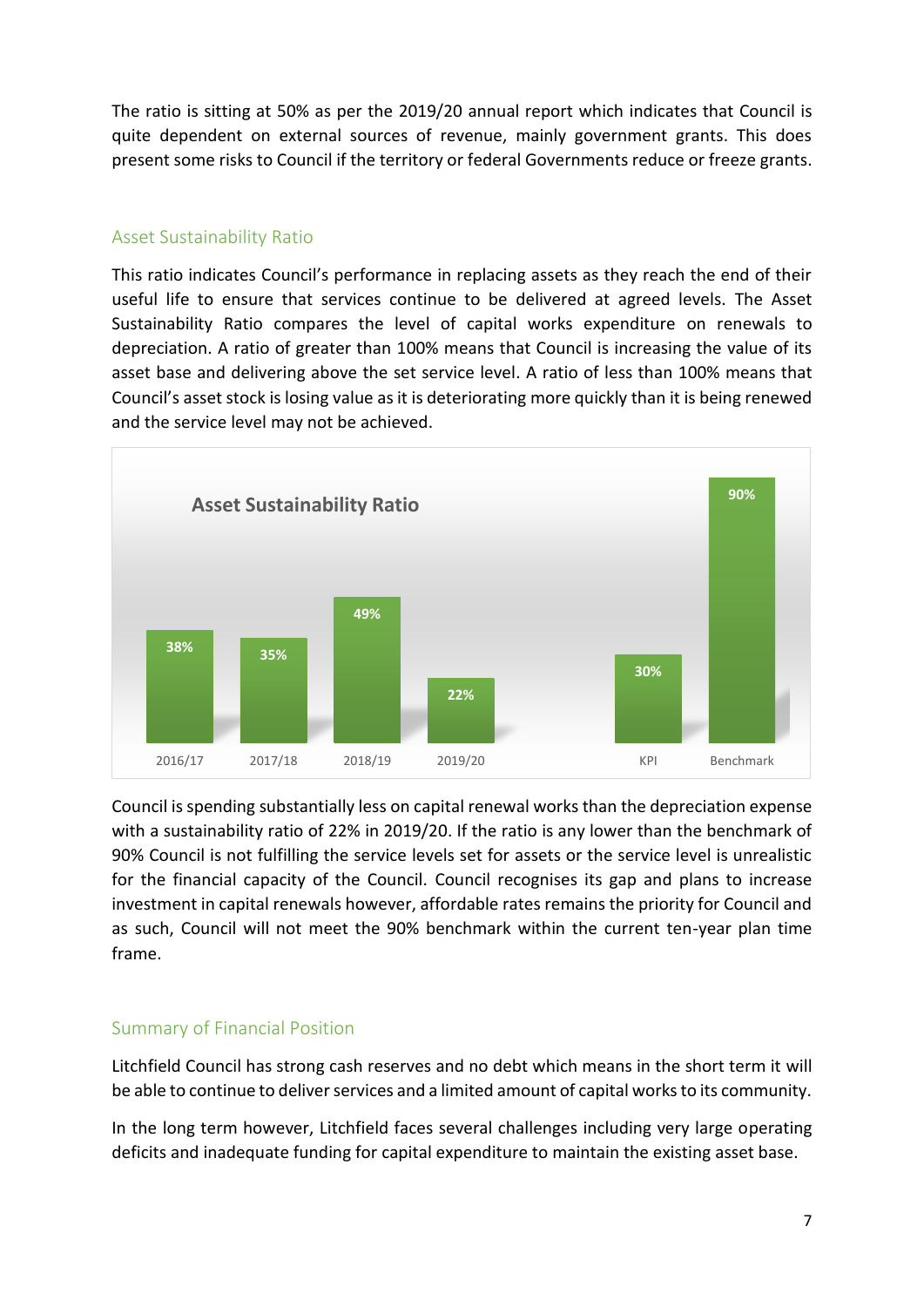# <span id="page-7-0"></span>Emerging Issues

### <span id="page-7-1"></span>The Impact of Growth

Litchfield municipality has experienced substantial growth in population over the last 10 years with the addition of 5,137 estimated resident population (ABS 2011 to 2016) a growth of over 25%.

Population growth can impact on the financial position of Council in a number of ways. Additional properties provide more income to Council through property rates and waste management charges. Whilst pressure on existing services and infrastructure increase. Another impact of growth noted over the past years is increasing community expectations for an expanded range and quality of services, for example library services and an aquatic facility. Managing these expectations can be challenging as funding new service standards may be beyond the financial capacity of Council with rate income generated through additional properties not increasing proportionally. Council has struggled with this disproportional growth of residents to rateable properties for several years.

For the purposes of the long-term financial planning no growth in rateable properties has been assumed as the development of properties has decreased over the past years.

### <span id="page-7-2"></span>Asset Management

Council has an extensive network of infrastructure assets with a current replacement value of \$510 million. Maintaining these assets in good order and renewing them as they approach the end of their useful life requires substantial expenditure each year.

Depreciation provides an estimate of the value of assets consumed during each financial year. The Asset Sustainability Ratio mentioned above highlighted Council's inability to fund the usage of infrastructure assets annually. This means Council is not replacing assets as they are due for renewal in line with current service levels. This challenge also extends to the Thorak Regional Cemetery.

Rates revenue increases are required to increase funding available for capital expenditure and reduce the rate at which the capital renewal backlog increases each year.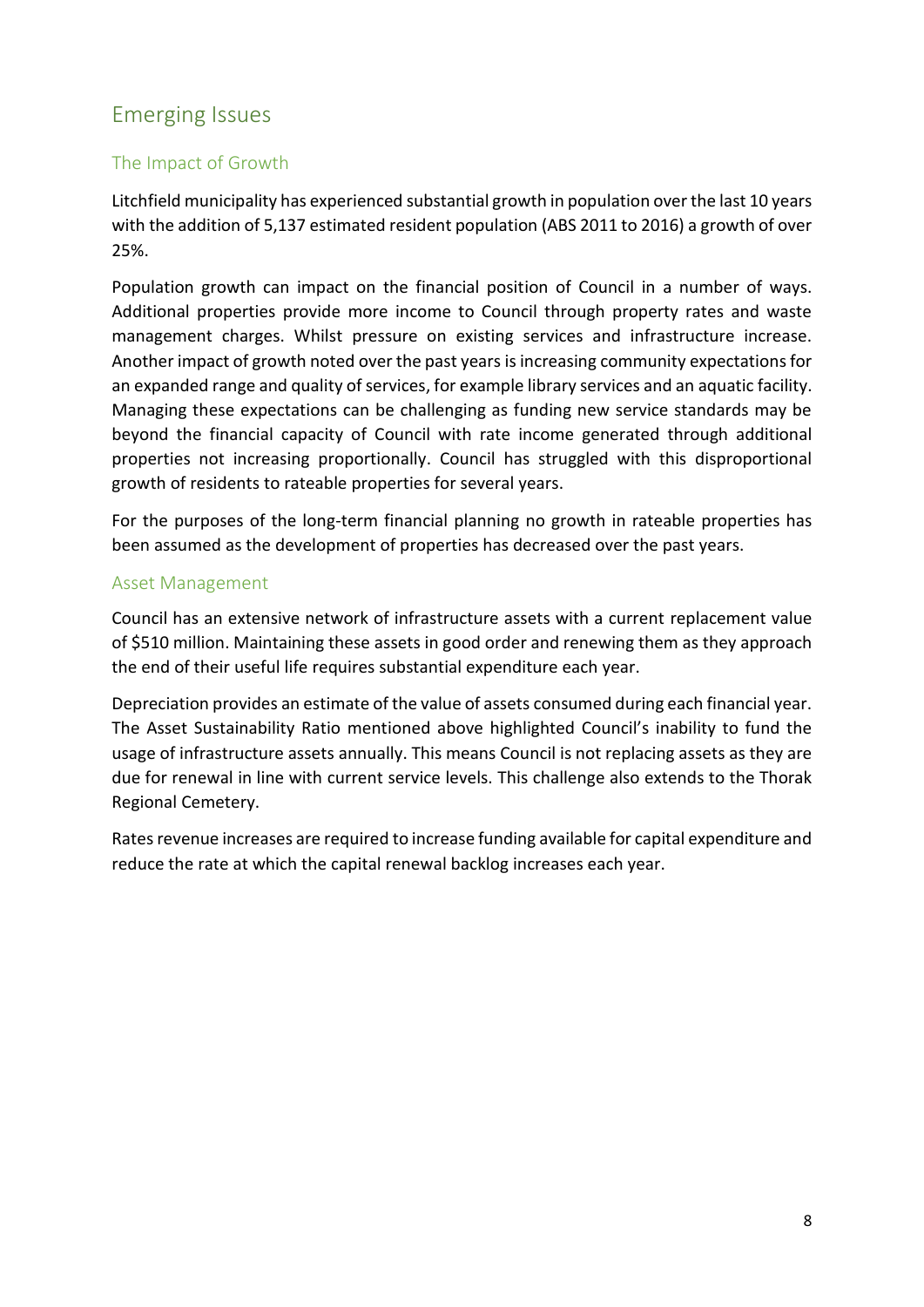# <span id="page-8-0"></span>The Way Ahead – Improving Long Term Sustainability

As indicated in the section of this Long-Term Financial Plan relating to the current financial position, Council has strong cash reserves and no debt which means in the short term it will be able to continue to deliver services and a limited amount of capital works to its community.

In the long term however, Litchfield Council faces several challenges including very large operating deficits and inadequate funding for capital expenditure required to maintain its existing asset base. These long-term challenges will require a concerted and disciplined approach to the management of financial resources so that sustainability can be improved.

The aim of the Long-Term Financial Plan is to improve sustainability by:

- 1. Decreasing the size of the operating deficit; and
- 2. Increasing the funding available for capital expenditure.

<span id="page-8-1"></span>The following strategies are designed to address both of these challenges.

#### Constrain Growth in Operating Costs

The major expenditure categories to which this strategy applies are Employee costs, Contractors and Materials. The Northern Territory is experiencing very low inflation and the LTFP assumptions reflect these trends. The growth in operating costs are expected to be much lower in the coming years than has historically been the case. Council has recently negotiating a new Enterprise Agreement ensuring the growth in employee costs is constrained. Note that assumptions of the LTFP do not allow for additional staffing.

The LTFP provides for a small pool of New Initiative funds to be allocated to high priority oneoff projects and activities each year. Whilst the amount is modest, it does provide a small amount of flexibility in what will otherwise be a constrained budget. Recurrent increases in operating expenditure must be funded from matching income sources or reductions in expenditure in another part of the budget.

#### <span id="page-8-2"></span>Advocate Strongly for Grants from other levels of Government

Council has received substantial grants for one-off capital projects in recent years and continues to advocate strongly for grants relating to works on the road network and recreation reserves. The Mango Strategic Road Project is a successful advocacy program that resulted in the contribution of \$18 million from NT and federal Government into local roads upgrades. Advocacy efforts in this area will lean heavily toward funding for capital renewals. New assets will be considered by exception however, it is important to note that new assets require ongoing maintenance and long-term renewal which will only contribute to the challenge Council faces in generating sufficient income to maintain its asset base.

Given the uncertainty about the allocation of grant funding, the LTFP has taken a conservative approach to forecasting future grant income. However, advocacy efforts and grant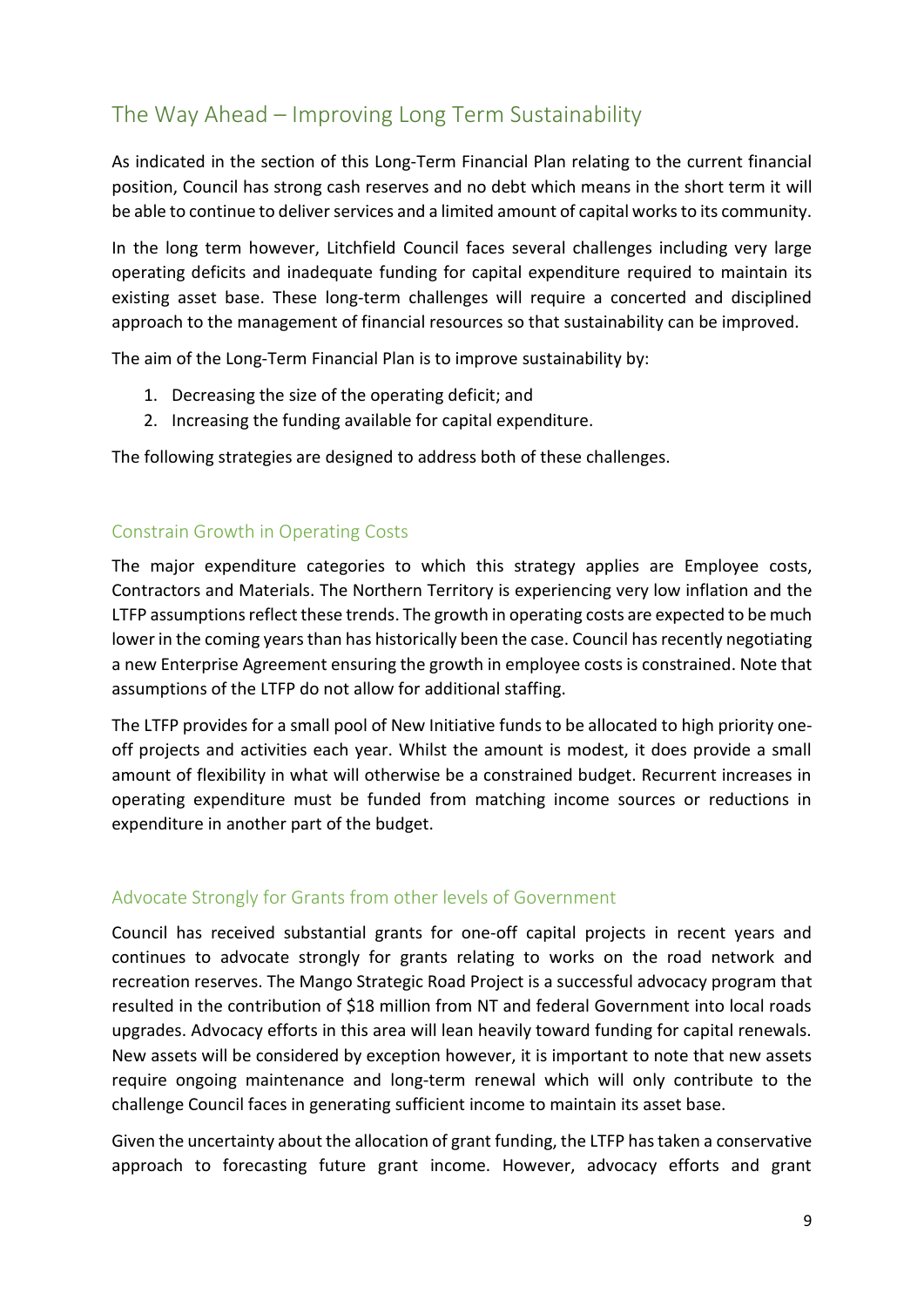applications will be stepped-up to ensure that any available funding that is consistent with meeting Council's strategic objectives is targeted.

As mentioned under Current Financial Position in this plan, Council is focussing on the set KPI to increase the Own Source Revenue Ratio to ensure the dependency on grant funding is lowered and will not become a greater risk to Council.

#### <span id="page-9-0"></span>Improve the Approach to Asset Management

Council has an extensive network of infrastructure assets and the ongoing maintenance and renewal of these assets is one of its biggest challenges. To ensure that decisions about the allocation of funding to infrastructure works is sustainable, ongoing work will continue to improve the data and analysis of asset condition, valuation and useful life.

Council continues to work on the development and implementation of Asset Management Plans which will in future provide more reliable data for projection of costs. Asset Management Plans for roads and the cemetery have been adopted by Council with other plans in draft form. The current LTFP makes assumptions on asset renewal for some asset classes and includes the cost for major new and upgraded assets based on the financial capacity of Council.

### <span id="page-9-1"></span>Allocate unrestricted reserves and grant funding to capital renewal projects until operational income supports investment in new assets

Council has very strong cash reserves made up of a number of specific purpose reserves. These reserves provide a short-term opportunity to deliver a higher level of capital works but do not represent a long-term solution. Whilst Council will use reserves to fund renewal of assets, it is important that reserves are not completely exhausted to ensure financial longterm sustainability.

#### <span id="page-9-2"></span>Increase Rate Income to fund Increased Levels of Capital Expenditure

Rates and the waste management charge provide approximately 65% of the total revenue and is the most stable and predictable source of revenue for Council.

The current level of rates is insufficient to fund the level of capital expenditure required to maintain the condition of existing assets and over time this will lead to either noticeable deterioration of infrastructure assets or the need to considerably review the level of rates imposed on properties.

In 2020 Council concluded a comprehensive review of the Rating Policy and listened to the community in retaining the fixed rate for Rural Residential, Urban Residential and Horticulture/Agriculture properties. This decision has decreased the option of Council to spread future rates burden in an equitable way and will see Council have to continue with consistent rate increases across all properties in the future.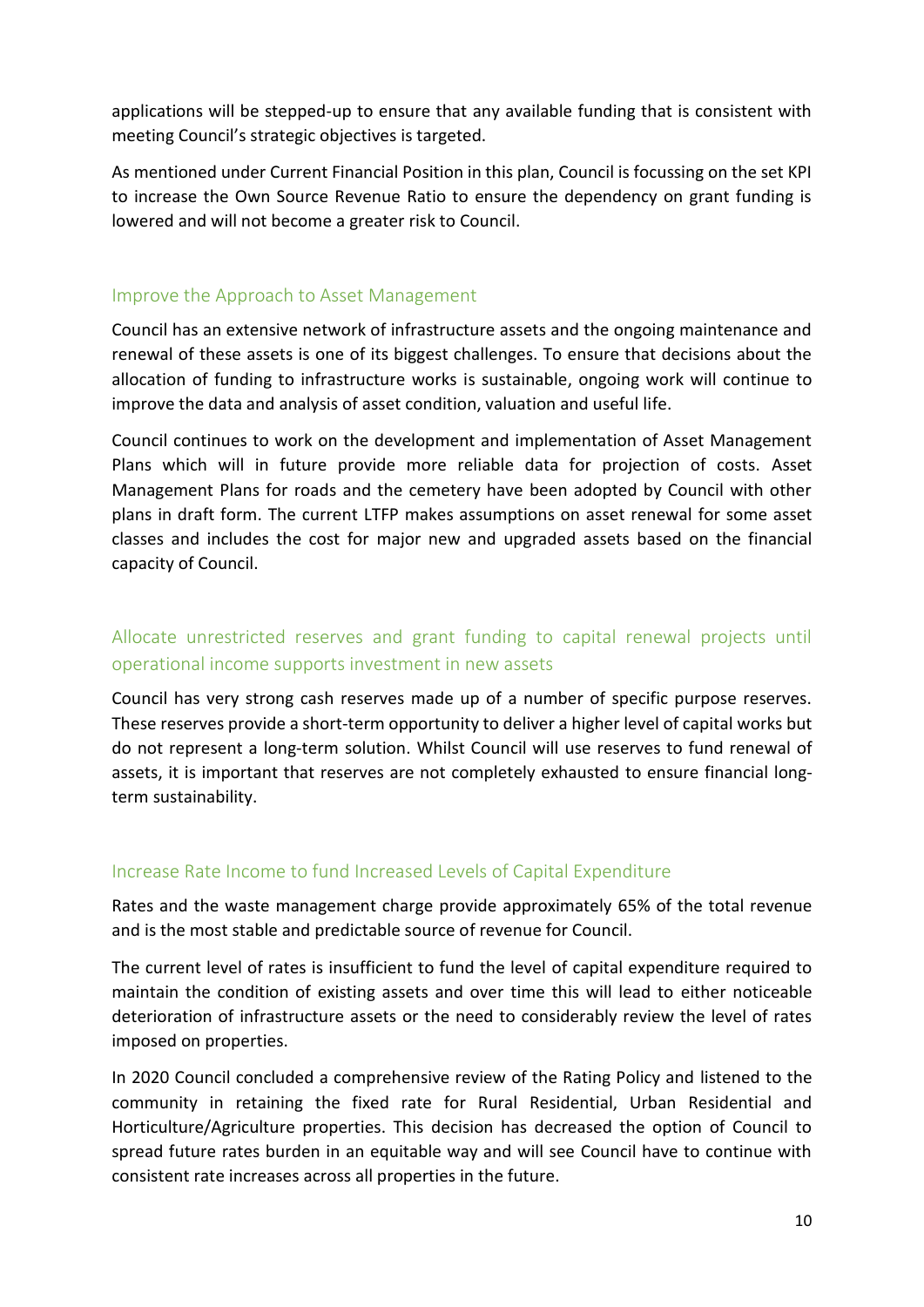### <span id="page-10-0"></span>Assumptions

The LTFP has been prepared on the assumption that Council will continue to provide services that are currently in place and has made the following specific assumptions.

<span id="page-10-1"></span>Operating income and expenditures

| <b>ITEM</b>                                | <b>Increment (Annual)</b>                                                                          |
|--------------------------------------------|----------------------------------------------------------------------------------------------------|
| <b>INCOME</b>                              |                                                                                                    |
| Rates Income                               | $FY22 - 5% (545)$                                                                                  |
|                                            | $FY23 - 10\%$ (\$94.80) reducing by 1% each year for 4 years<br>Then reducing to 2% moving forward |
| <b>Waste Charge</b>                        | 3.0% each year for 7 years                                                                         |
|                                            | Non-Collection Property - 0% increase moving forward                                               |
|                                            | Collection Property - FY29 15% / 2% moving forward                                                 |
| <b>Statutory Charges</b>                   | 2.0%                                                                                               |
| <b>User Charges</b>                        | 5.0%                                                                                               |
| <b>Grants, Subsidies and Contributions</b> | 1.0%                                                                                               |
| <b>EXPENSES</b>                            |                                                                                                    |
| <b>Employee Costs</b>                      | 2.0%                                                                                               |
| <b>Elected Member Expenses</b>             | 0.5%                                                                                               |
| <b>Election Expenses</b>                   | 10% every four years                                                                               |
| Energy                                     | 1.0%                                                                                               |
| Insurance                                  | 2.0%                                                                                               |
| Other expenses                             | 1.0%                                                                                               |

#### <span id="page-10-2"></span>Capital Income and Expenditures

Assumptions of capital works have been made in lieu of detailed Asset Management Plans for some asset classes of Council. Furthermore, capital grants have been predicted and limited to historical reoccurring grants that Council has received consistently.

| <b>ITEM</b>                                          | <b>Increment (Annual)</b>                                                                      |
|------------------------------------------------------|------------------------------------------------------------------------------------------------|
| <b>CAPITAL INCOME</b>                                |                                                                                                |
| 2022                                                 | \$2.9m Roads to Recovery & Blackspot annual<br>funding, Local Roads & Community Infrastructure |
|                                                      | Program, Developer Contributions & Special Rates<br>Levy                                       |
| 2023 - 2031                                          | \$1.5m Roads to Recovery & Blackspot annually                                                  |
| <b>CAPITAL EXPENSE</b>                               |                                                                                                |
| <b>Thorak Regional Cemetery</b>                      | Annual Renewal \$80,000                                                                        |
| <b>Council Buildings</b>                             | Annual Renewal \$30,000                                                                        |
| Sealing of roads                                     | Annual Upgrade \$500,000                                                                       |
| Motor Vehicles and Plant                             | Annual Renewal \$300,000                                                                       |
| <b>Waste Management Plant and Equipment</b>          | Annual Renewal \$35,000                                                                        |
| Reserve Building & Playground Renewal                | Annual Renewal \$32,000                                                                        |
| Seal/Pavement renewal                                | \$43.9m over 10 years                                                                          |
| Other roads and drainage upgrades                    | \$19.7m over 10 years                                                                          |
| <b>Pathway Renewals</b>                              | \$2.1m over \$10 years                                                                         |
| <b>Public Lighting</b>                               | \$750k over 10 years                                                                           |
| <b>Community Hall &amp; Council Building Renewal</b> | \$1.2m 2022                                                                                    |
| Mira Square Development                              | \$150k - 2022                                                                                  |
| Road Safety - School Safety Audits                   | $$50k - 2022$                                                                                  |
| Productive Roads - Mango Roads                       | \$300k - 2022                                                                                  |
| <b>Waste Management Recycling Centre</b>             | \$1.8m over 2027 & 2028                                                                        |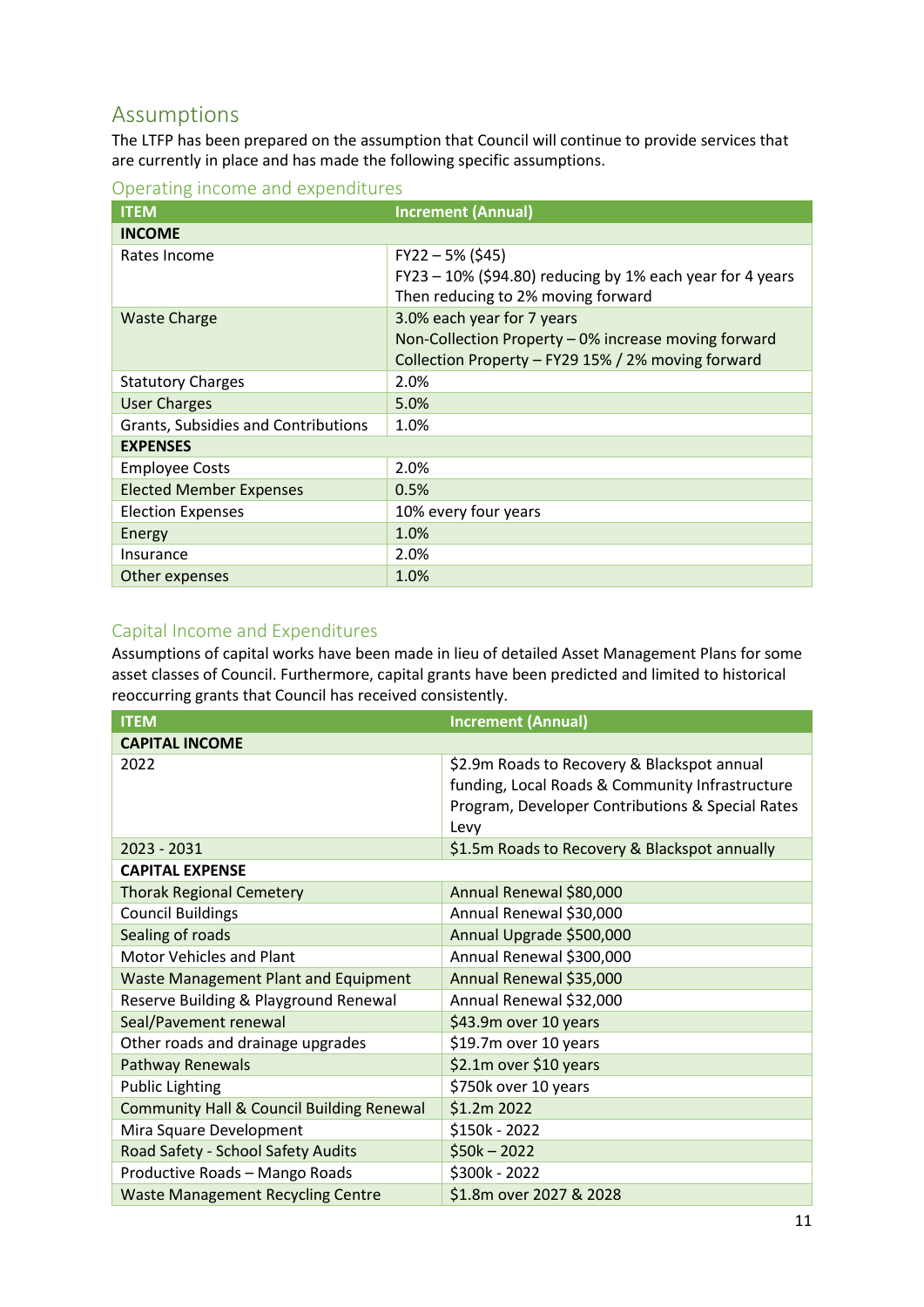### 10 Year Income Statement

<span id="page-11-0"></span>

|                                                                       | 2020                     | 2021                     | 2022           | 2023      | 2024                     | 2025                     | 2026                     | 2027                     | 2028                     | 2029           | 2030                     | 2031     |
|-----------------------------------------------------------------------|--------------------------|--------------------------|----------------|-----------|--------------------------|--------------------------|--------------------------|--------------------------|--------------------------|----------------|--------------------------|----------|
| <b>S'000's</b>                                                        | Actual                   | Forecast                 | Forecast       | Forecast  | Forecast                 | Forecast                 | Forecast                 | Forecast                 | Forecast                 | Forecast       | Forecast                 | Forecast |
| <b>Income from Continuing Operations</b>                              |                          |                          |                |           |                          |                          |                          |                          |                          |                |                          |          |
| Revenue:                                                              |                          |                          |                |           |                          |                          |                          |                          |                          |                |                          |          |
| Rates & annual charges                                                | 10,686                   | 10.796                   | 11.721         | 12,833    | 13.942                   | 15,049                   | 16.314                   | 17.918                   | 19,260                   | 20,899         | 22,042                   | 23,223   |
| <b>Statutory Charges</b>                                              | 137                      | 200                      | 189            | 193       | 197                      | 201                      | 205                      | 209                      | 213                      | 217            | 221                      | 226      |
| User charges & fees                                                   | 1.757                    | 1.436                    | 1.289          | 1.354     | 1.421                    | 1.492                    | 1.567                    | 1.645                    | 1.728                    | 1,814          | 1,905                    | 2,000    |
| Interest & investment revenue                                         | 690                      | 523                      | 250            | 252       | 255                      | 257                      | 260                      | 262                      | 265                      | 267            | 270                      | 273      |
| Other revenues                                                        | 154                      | 517                      | 486            | 495       | 505                      | 515                      | 526                      | 536                      | 547                      | 558            | 569                      | 580      |
| Grants & contributions for operating purposes                         | 3,855                    | 3,668                    | 3,609          | 3,645     | 3,681                    | 3,718                    | 3,755                    | 3.793                    | 3,831                    | 3,869          | 3,908                    | 3,947    |
| <b>TOTAL INCOME FROM CONTINUING</b><br><b>OPERATIONS</b>              | 17,279                   | 17,141                   | 17,543         | 18,772    | 20,001                   | 21,233                   | 22,626                   | 24,363                   | 25,843                   | 27,624         | 28,915                   | 30,249   |
|                                                                       |                          |                          |                |           |                          |                          |                          |                          |                          |                |                          |          |
| <b>Expenses from Continuing Operations</b>                            | 1.000                    | 1.000                    |                | 1.000     | 1.000                    | 1.000                    | 1.000                    | 1.000                    | 1.000                    | 1.000          | 1.000                    | 1.000    |
| Employee benefits & costs                                             | 6,643                    | 6,699                    | 7,218          | 7.557     | 8,009                    | 8,170                    | 8,333                    | 8,500                    | 8,670                    | 8,682          | 8,856                    | 9,033    |
| Materials, contracts and other expenses                               | 7.219                    | 8.434                    | 8.899          | 9,806     | 9,830                    | 9.931                    | 10.347                   | 10,241                   | 10,323                   | 12.752         | 13,251                   | 13,195   |
| Depreciation, amortisation & Impairment                               | 13,166                   | 13,240                   | 13,660         | 13,807    | 13,890                   | 13,978                   | 14,070                   | 14,167                   | 14,280                   | 14,397         | 14,518                   | 14,644   |
| <b>TOTAL EXPENSES FROM CONTINUING</b><br><b>OPERATIONS</b>            | 27.028                   | 28.373                   | 29.778         | 31.169    | 31.730                   | 32.079                   | 32.751                   | 32,908                   | 33.273                   | 35.831         | 36.625                   | 36.872   |
|                                                                       |                          |                          |                |           |                          |                          |                          |                          |                          |                |                          |          |
| <b>OPERATING RESULT FOR THE YEAR</b>                                  | (9,749)                  | (11, 233)                | (12, 235)      | (12, 398) | (11, 729)                | (10, 846)                | (10, 125)                | (8, 544)                 | (7, 429)                 | (8, 206)       | (7, 710)                 | (6,623)  |
| <b>OPERATING RESULT FOR THE YEAR excluding</b><br><b>Depreciation</b> | 3,369                    | 2,007                    | 1,425          | 1,409     | 2,161                    | 3,131                    | 3,946                    | 5,622                    | 6,851                    | 6,190          | 6,808                    | 8,021    |
|                                                                       |                          |                          |                |           |                          |                          |                          |                          |                          |                |                          |          |
| Changes in Revaluation Surplus - I, P, P& E                           | (1, 558)                 | $\overline{\phantom{a}}$ | $\overline{a}$ |           | $\sim$                   | $\overline{\phantom{a}}$ | $\overline{\phantom{a}}$ | $\overline{\phantom{a}}$ | $\overline{\phantom{a}}$ | $\overline{a}$ | $\overline{\phantom{a}}$ |          |
| Asset Disposal & Fair Value Adjustments                               | (31)                     | $\sim$                   |                |           | $\overline{a}$           | $\overline{a}$           |                          | $\overline{a}$           |                          |                |                          |          |
| Amounts received specifically for new or<br>upgraded assets           | 408                      | 3,428                    | 2,949          | 1,681     | 1,581                    | 1,681                    | 1,581                    | 1,681                    | 1,581                    | 1,581          | 1,581                    | 1,581    |
| Prior Period Adjustments                                              | 1,774                    | $\overline{\phantom{a}}$ |                |           | $\overline{\phantom{a}}$ | $\overline{\phantom{a}}$ | $\overline{a}$           | $\sim$                   |                          |                |                          |          |
| Physical resources received free of charge                            | $\overline{\phantom{a}}$ | 18,480                   | 3,650          |           |                          | $\overline{a}$           |                          | $\overline{a}$           |                          |                |                          |          |
| TOTAL COMPREHENSIVE INCOME / (LOSS)                                   | (9, 156)                 | 10,675                   | (5,636)        | (10, 717) | (10, 148)                | (9, 165)                 | (8, 544)                 | (6, 863)                 | (5,848)                  | (6,625)        | (6, 129)                 | (5,042)  |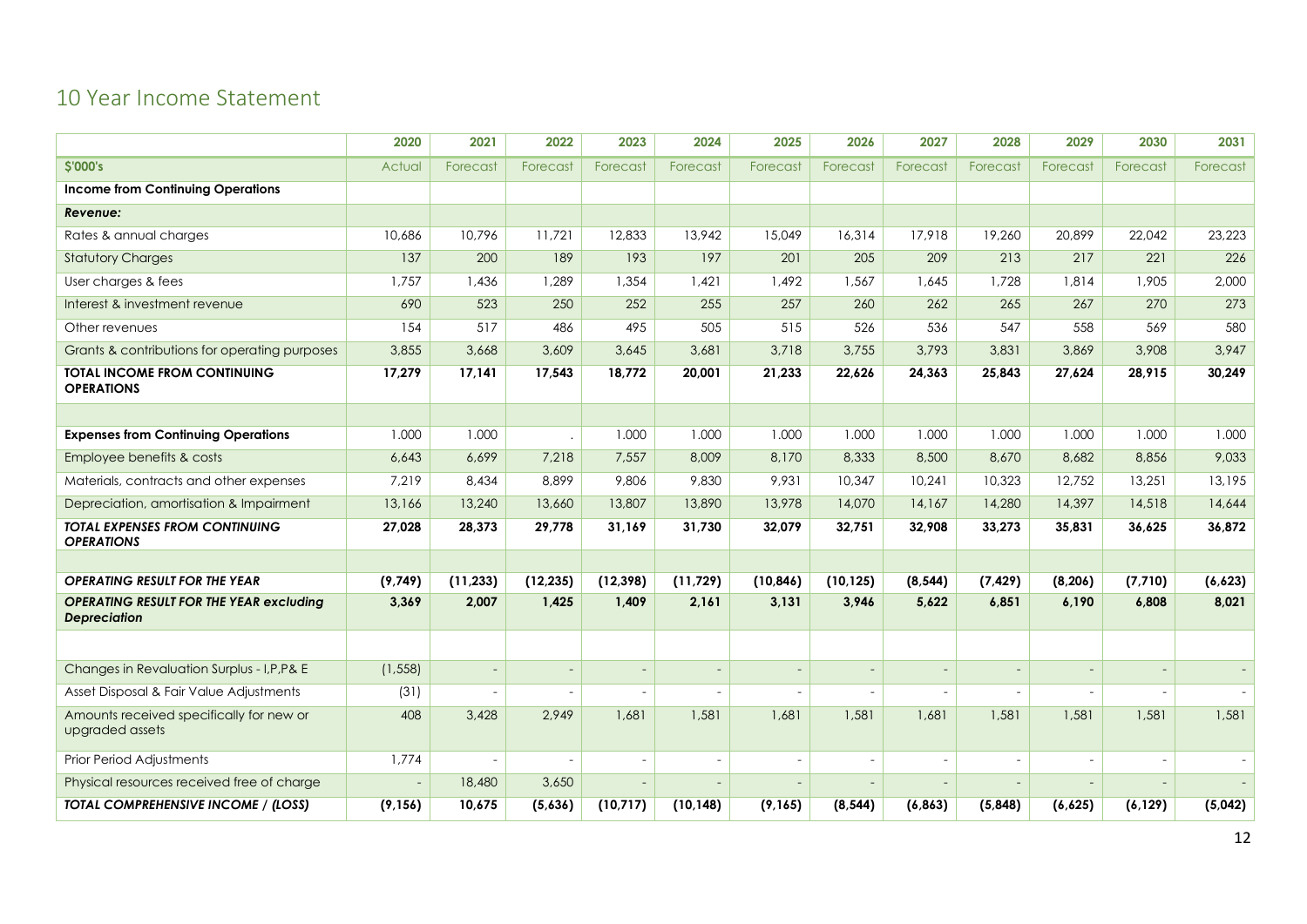# 10 Year Statement of Cash Flows

<span id="page-12-0"></span>

|                                                                                | 2020                     | 2021                     | 2022                     | 2023                     | 2024                     | 2025                     | 2026      | 2027                     | 2028                     | 2029      | 2030      | 2031      |
|--------------------------------------------------------------------------------|--------------------------|--------------------------|--------------------------|--------------------------|--------------------------|--------------------------|-----------|--------------------------|--------------------------|-----------|-----------|-----------|
| \$'000                                                                         | Actual                   | Forecast                 | Forecast                 | Forecast                 | Forecast                 | Forecast                 | Forecast  | Forecast                 | Forecast                 | Forecast  | Forecast  | Forecast  |
| <b>Cash Flows from Operating Activities</b>                                    |                          |                          |                          |                          |                          |                          |           |                          |                          |           |           |           |
| <b>Receipts:</b>                                                               |                          |                          |                          |                          |                          |                          |           |                          |                          |           |           |           |
| Rates & annual charges                                                         | 10,211                   | 10,170                   | 11,983                   | 12,833                   | 13,742                   | 14,850                   | 16,086    | 17,629                   | 19,019                   | 20,604    | 21,836    | 23,010    |
| User charges & fees                                                            | 2,080                    | 1,955                    | 1,799                    | 1,872                    | 1,617                    | 1,692                    | 1,771     | 1,853                    | 1.940                    | 2,030     | 2,125     | 2,225     |
| Investment & interest revenue<br>received                                      | 690                      | 512                      | 404                      | 252                      | 255                      | 257                      | 260       | 262                      | 265                      | 267       | 270       | 273       |
| <b>Grants &amp; contributions</b>                                              | 3,919                    | 3,668                    | 3,609                    | 3,645                    | 3,681                    | 3,718                    | 3,755     | 3,793                    | 3,831                    | 3,869     | 3,908     | 3,947     |
| Other                                                                          | 2,135                    | 512                      | 481                      | 490                      | 500                      | 510                      | 520       | 531                      | 541                      | 552       | 563       | 574       |
| <b>Payments:</b>                                                               |                          |                          |                          |                          |                          |                          |           |                          |                          |           |           |           |
| Employee benefits & costs                                                      | (7,166)                  | (6,699)                  | (7, 218)                 | (7, 557)                 | (8,009)                  | (8, 170)                 | (8, 333)  | (8,500)                  | (8,670)                  | (8,682)   | (8,856)   | (9,033)   |
| Materials, contracts & other<br>expenses                                       | (8, 299)                 | (8, 434)                 | (8,899)                  | (9,806)                  | (9,830)                  | (9,931)                  | (10, 347) | (10, 241)                | (10, 323)                | (12, 752) | (13, 251) | (13, 195) |
| <b>Finance Payments</b>                                                        | $\overline{a}$           | $\overline{a}$           | $\sim$                   | $\overline{a}$           | $\overline{a}$           | $\sim$                   |           | $\overline{a}$           | $\sim$                   |           |           |           |
| Other operating payments                                                       | $\overline{\phantom{a}}$ | $\overline{\phantom{a}}$ | $\overline{\phantom{a}}$ | $\overline{\phantom{a}}$ | $\overline{\phantom{a}}$ | $\overline{\phantom{a}}$ |           | $\overline{\phantom{a}}$ | $\overline{\phantom{0}}$ | $\sim$    |           |           |
| <b>NET CASH PROVIDED (OR</b><br><b>USED IN) OPERATING</b><br><b>ACTIVITIES</b> | 3,570                    | 1,685                    | 2,159                    | 1,729                    | 1,956                    | 2,927                    | 3,712     | 5,328                    | 6,602                    | 5,889     | 6,595     | 7,801     |
|                                                                                |                          |                          |                          |                          |                          |                          |           |                          |                          |           |           |           |
| <b>Cash Flows from Investing Activities</b>                                    |                          |                          |                          |                          |                          |                          |           |                          |                          |           |           |           |
| <b>Receipts:</b>                                                               |                          |                          |                          |                          |                          |                          |           |                          |                          |           |           |           |
| Sale of investment securities                                                  |                          |                          |                          |                          |                          |                          |           | $\overline{a}$           | $\overline{\phantom{0}}$ |           |           |           |
| Sale of infrastructure,<br>property, plant & equipment                         | 79                       |                          |                          | $\overline{\phantom{a}}$ |                          |                          |           |                          | $\overline{\phantom{a}}$ |           |           |           |
| Amounts specifically for new<br>or upgraded assets                             | 1,792                    | 3,428                    | 2,949                    | 1,681                    | 1,581                    | 1,681                    | 1,581     | 1,681                    | 1,581                    | 1,581     | 1,581     | 1,581     |
| <b>Payments:</b>                                                               |                          |                          |                          |                          |                          |                          |           |                          |                          |           |           |           |
| Purchase of investment<br>securities                                           | (729)                    |                          |                          | $\overline{a}$           |                          |                          |           |                          |                          |           |           |           |
| Purchase of infrastructure,<br>property, plant & equipment                     | (5,166)                  | (10, 950)                | (6, 593)                 | (5,856)                  | (6, 111)                 | (6, 493)                 | (6, 754)  | (7,934)                  | (8, 154)                 | (8, 531)  | (8,797)   | (9,659)   |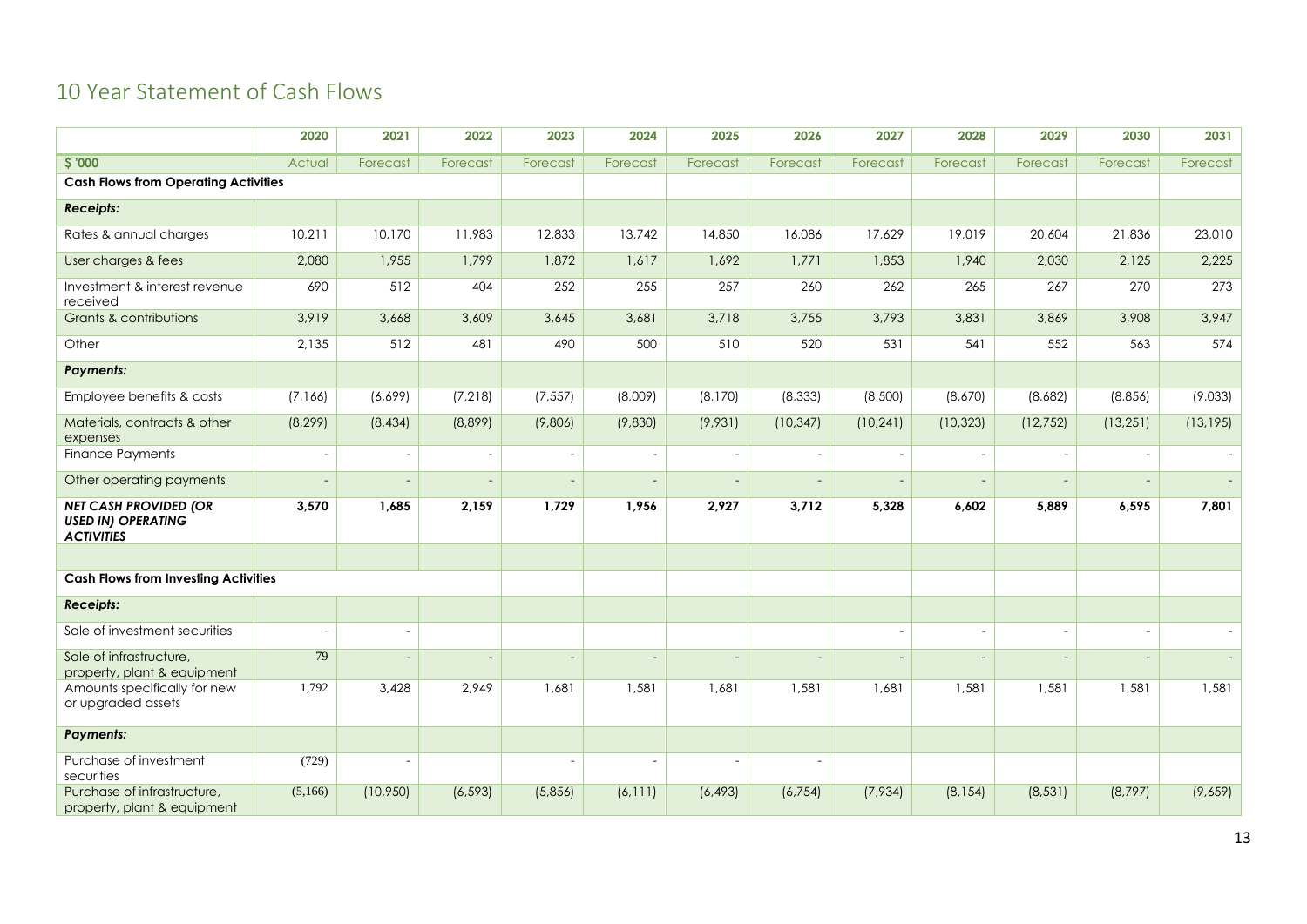| <b>NET CASH PROVIDED (OR</b><br><b>USED IN) INVESTING</b><br><b>ACTIVITIES</b> | (4,024) | (7, 522)                 | (3,644)  | (4, 175)                 | (4, 530) | (4, 812)                 | (5, 173)       | (6, 253)                 | (6, 573)                 | (6,950) | (7, 216) | (8,078) |
|--------------------------------------------------------------------------------|---------|--------------------------|----------|--------------------------|----------|--------------------------|----------------|--------------------------|--------------------------|---------|----------|---------|
|                                                                                |         |                          |          |                          |          |                          |                |                          |                          |         |          |         |
| <b>Cash Flows from Financing Activities</b>                                    |         |                          |          |                          |          |                          |                |                          |                          |         |          |         |
| <b>Receipts:</b>                                                               |         |                          |          |                          |          |                          |                |                          |                          |         |          |         |
| Proceeds from borrowings &<br>advances                                         |         |                          |          | $\overline{\phantom{a}}$ |          |                          |                |                          | $\overline{\phantom{0}}$ |         |          |         |
| <b>Payments:</b>                                                               |         |                          |          |                          |          |                          |                |                          |                          |         |          |         |
| Repayment of borrowings &<br>advances                                          | (48)    |                          | $\sim$   | $\overline{\phantom{a}}$ |          | $\overline{\phantom{0}}$ |                | $\overline{\phantom{0}}$ | $\overline{\phantom{a}}$ |         |          |         |
| <b>NET CASH PROVIDED (OR</b><br><b>USED IN) FINANCING</b><br><b>ACTIVITIES</b> | (48)    | $\overline{\phantom{0}}$ |          | $\overline{\phantom{0}}$ |          |                          | $\blacksquare$ |                          | $\overline{\phantom{0}}$ |         |          |         |
|                                                                                |         |                          |          |                          |          |                          |                |                          |                          |         |          |         |
| <b>NET INCREASE/(DECREASE) IN</b><br><b>CASH &amp; CASH EQUIVALENTS</b>        | (502)   | (5,837)                  | (1, 485) | (2, 447)                 | (2, 573) | (1,886)                  | (1, 461)       | (925)                    | 29                       | (1,062) | (620)    | (277)   |
|                                                                                |         |                          |          |                          |          |                          |                |                          |                          |         |          |         |
| <b>CASH &amp; CASH EQUIVALENTS &amp;</b><br><b>INVESTMENTS - end of year</b>   | 23,903  | 18,066                   | 16,581   | 14,135                   | 11,561   | 9,675                    | 8,215          | 7,289                    | 7,319                    | 6,257   | 5,637    | 5,360   |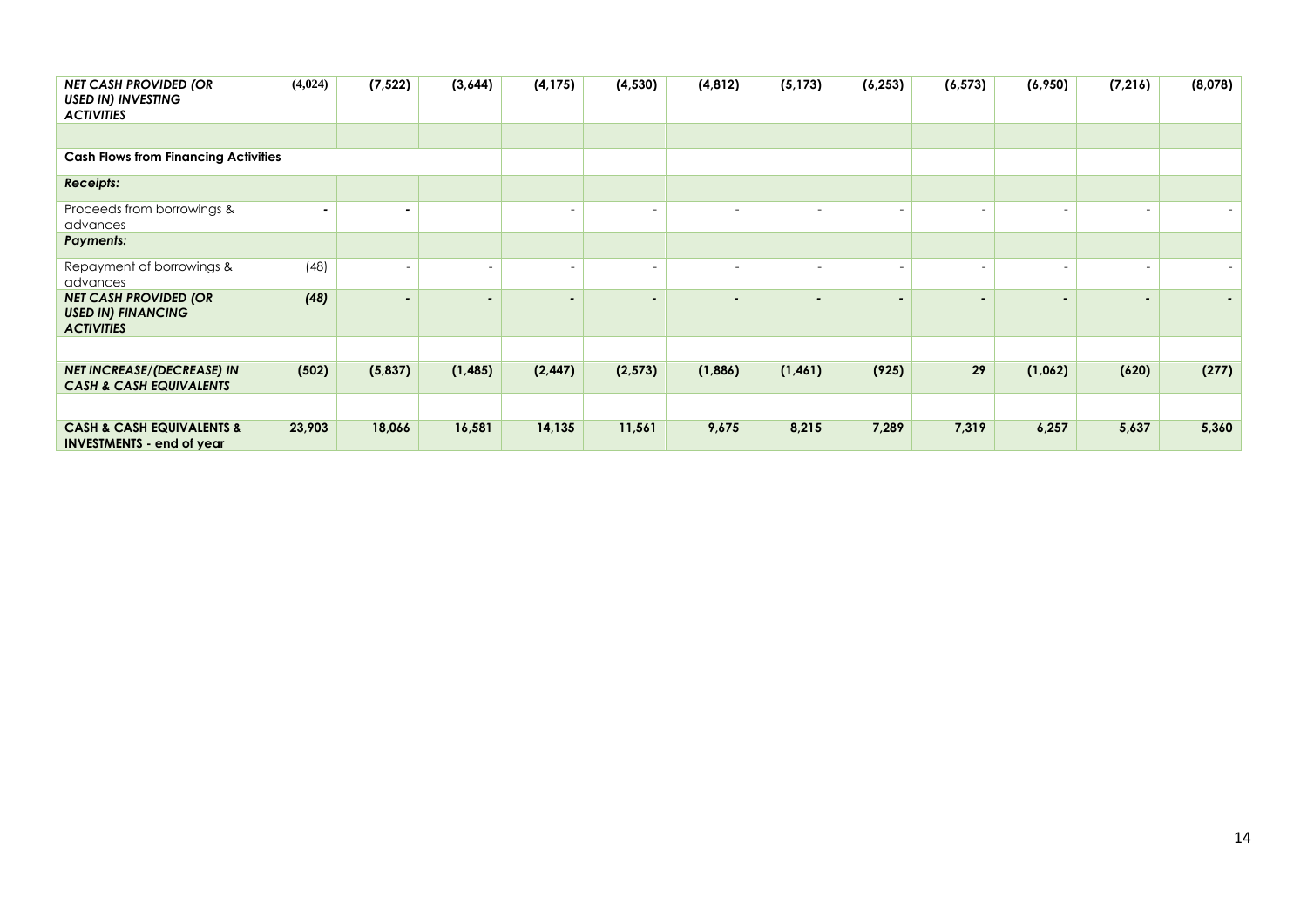# 10 Year Statement of Financial Position

<span id="page-14-0"></span>

|                                             | 2020    | 2021                     | 2022                     | 2023                     | 2024                     | 2025                     | 2026     | 2027     | 2028     | 2029                     | 2030     | 2031     |
|---------------------------------------------|---------|--------------------------|--------------------------|--------------------------|--------------------------|--------------------------|----------|----------|----------|--------------------------|----------|----------|
| \$ '000                                     | Actual  | Forecast                 | Forecast                 | Forecast                 | Forecast                 | Forecast                 | Forecast | Forecast | Forecast | Forecast                 | Forecast | Forecast |
| Assets                                      |         |                          |                          |                          |                          |                          |          |          |          |                          |          |          |
| <b>Current Assets:</b>                      |         |                          |                          |                          |                          |                          |          |          |          |                          |          |          |
| Cash & cash equivalents                     | 23,903  | 23,239                   | 21,678                   | 19,311                   | 16,817                   | 15,012                   | 13,635   | 12,793   | 12,908   | 11,931                   | 11,398   | 11,209   |
| Receivables - Rates and Charges             | 2,586   | 2,892                    | 2,310                    | 2,310                    | 2,510                    | 2,709                    | 2,936    | 3,225    | 3,467    | 3,762                    | 3,968    | 4,180    |
| Receivables - other                         | 339     | 339                      | 339                      | 14                       | 14                       | 15                       | 16       | 16       | 17       | 18                       | 19       | 20       |
| <b>TOTAL CURRENT ASSETS</b>                 | 26,828  | 26,471                   | 24,327                   | 21,634                   | 19,341                   | 17,736                   | 16,587   | 16,035   | 16,392   | 15,711                   | 15,384   | 15,409   |
|                                             |         |                          |                          |                          |                          |                          |          |          |          |                          |          |          |
| <b>Non-Current Assets:</b>                  |         |                          |                          |                          |                          |                          |          |          |          |                          |          |          |
| Infrastructure, property, plant & equipment | 301,370 | 317,560                  | 314,143                  | 306,193                  | 298,413                  | 290,929                  | 283,613  | 277,380  | 271,254  | 265,389                  | 259,667  | 254,682  |
| Work in progress                            | 4,365   | $\sim$                   |                          | $\overline{\phantom{a}}$ | $\overline{\phantom{a}}$ | $\overline{\phantom{a}}$ |          | $\sim$   |          | $\sim$                   |          |          |
| <b>TOTAL NON-CURRENT ASSETS</b>             | 305,735 | 317,560                  | 314,143                  | 306,193                  | 298,413                  | 290,929                  | 283,613  | 277,380  | 271,254  | 265,389                  | 259,667  | 254,682  |
| <b>TOTAL ASSETS</b>                         | 332,563 | 344,031                  | 338,470                  | 327,827                  | 317,754                  | 308,665                  | 300,199  | 293,415  | 287,646  | 281,100                  | 275,051  | 270,091  |
|                                             |         |                          |                          |                          |                          |                          |          |          |          |                          |          |          |
| <b>Liabilities</b>                          |         |                          |                          |                          |                          |                          |          |          |          |                          |          |          |
| <b>Current Liabilities:</b>                 |         |                          |                          |                          |                          |                          |          |          |          |                          |          |          |
| Payables                                    | 4,497   | 5,293                    | 5,346                    | 5,399                    | 5,453                    | 5,508                    | 5,563    | 5,619    | 5,675    | 5,732                    | 5,789    | 5,847    |
| Borrowings                                  | 33      | $\sim$                   |                          |                          | $\sim$                   |                          |          | $\sim$   |          | $\overline{a}$           |          |          |
| Provisions                                  | 605     | 623                      | 635                      | 648                      | 661                      | 674                      | 687      | 701      | 715      | 729                      | 744      | 759      |
| <b>TOTAL CURRENT LIABILITIES</b>            | 5,135   | 5,916                    | 5,981                    | 6,047                    | 6,114                    | 6,182                    | 6,250    | 6,320    | 6,390    | 6,461                    | 6,533    | 6,606    |
|                                             |         |                          |                          |                          |                          |                          |          |          |          |                          |          |          |
| <b>Non-Current Liabilities:</b>             |         |                          |                          |                          |                          |                          |          |          |          |                          |          |          |
| Borrowings                                  |         | $\overline{\phantom{a}}$ | $\overline{\phantom{a}}$ | $\overline{\phantom{a}}$ | $\overline{\phantom{a}}$ |                          |          | $\sim$   |          | $\overline{\phantom{a}}$ |          |          |
| Provisions                                  | 432     | 445                      | 453                      | 462                      | 472                      | 481                      | 491      | 501      | 511      | 521                      | 531      | 542      |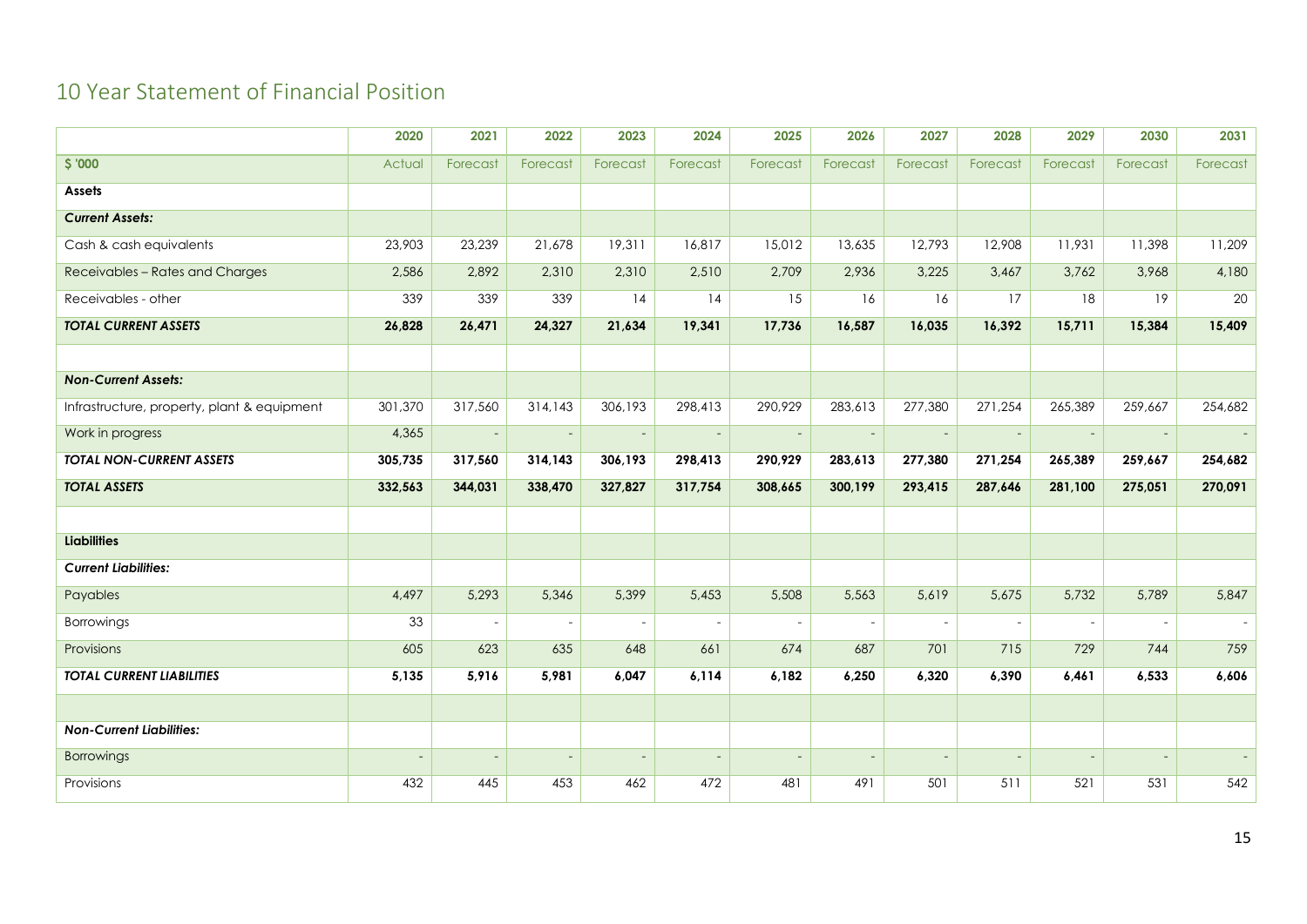| <b>TOTAL NON-CURRENT LIABILITIES</b>    | 432     | 445     | 453     | 462     | 472     | 481     | 491      | 501       | 511       | 521       | 531       | 542       |
|-----------------------------------------|---------|---------|---------|---------|---------|---------|----------|-----------|-----------|-----------|-----------|-----------|
| <b>TOTAL LIABILITIES</b>                | 5,567   | 6,360   | 6,434   | 6,510   | 6,586   | 6,663   | 6,741    | 6,820     | 6,901     | 6,982     | 7,064     | 7,147     |
|                                         |         |         |         |         |         |         |          |           |           |           |           |           |
| <b>NET ASSETS</b>                       | 326.996 | 337,671 | 332,036 | 321,317 | 311.168 | 302,002 | 293.458  | 286.595   | 280.745   | 274.118   | 267,987   | 262.943   |
|                                         |         |         |         |         |         |         |          |           |           |           |           |           |
| Equity                                  |         |         |         |         |         |         |          |           |           |           |           |           |
| Retained earnings/(accumulated deficit) | 11,432  | 30,176  | 19,388  | 11,429  | 3,640   | (3,854) | (11,180) | (17, 423) | (23, 558) | (29, 434) | (35, 166) | (40, 162) |
| <b>Other Reserves</b>                   | 21,262  | 13,193  | 18,346  | 15,587  | 13,227  | 11,554  | 10,337   | 9,715     | 10,002    | 9,250     | 8,851     | 8,803     |
| Revaluation reserves                    | 294,302 | 294,302 | 294,302 | 294,302 | 294,302 | 294,302 | 294,302  | 294,302   | 294,302   | 294,302   | 294,302   | 294,302   |
| <b>TOTAL EQUITY</b>                     | 326,996 | 337,671 | 332,036 | 321,317 | 311,168 | 302,002 | 293,458  | 286,595   | 280,745   | 274,118   | 267,987   | 262,943   |